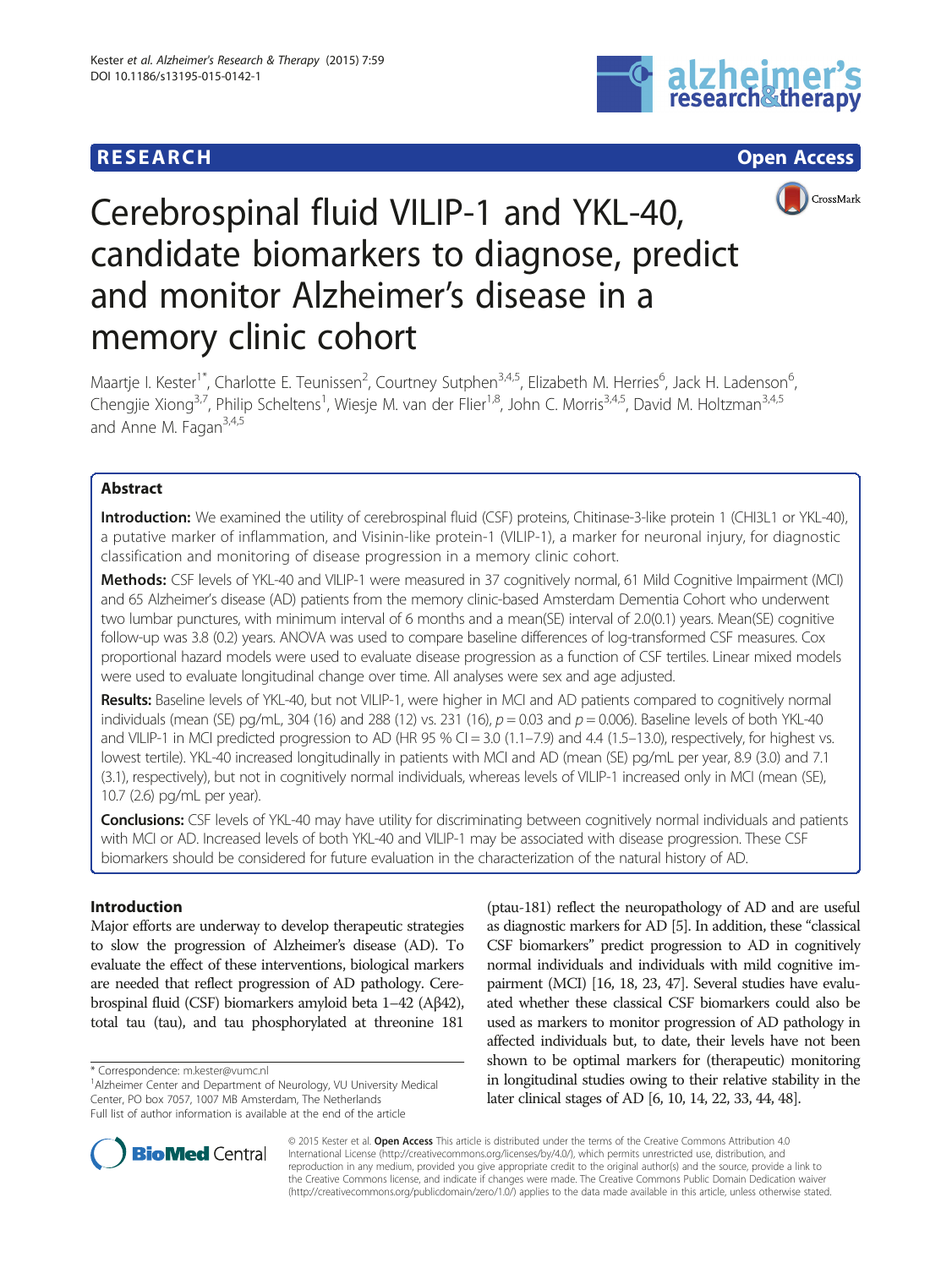We hypothesized that biomarkers of neuroinflammation and neurodegeneration could be useful for monitoring disease progression in clinical AD, since amyloid plaque deposition and tau tangle formation are early pathologic processes, while neuroinflammation and neurodegeneration may mark events downstream of Aβ and tau pathology [[20](#page-7-0)]. Two relatively novel biomarkers, Chitinase-3-like protein 1 (YKL-40; a secreted 40 kDa glycoprotein, also known as CHI3L1) and Visinin-like protein-1 (VILIP-1), have recently been shown to have additional diagnostic and prognostic value in distinguishing individuals with symptomatic AD from controls [\[3, 4, 15](#page-7-0), [27](#page-8-0), [35, 42](#page-8-0), [43\]](#page-8-0). As an astrocytederived and/or microglia-derived protein, YKL-40 has been suggested to be associated with neuroinflammation, a process also hypothesized as a major contributor to cognitive decline in AD [[7](#page-7-0), [8, 15,](#page-7-0) [30\]](#page-8-0). VILIP-1 is a neuronal calcium-sensor protein that has previously been reported to be increased in the central nervous system CSF following stroke [\[12](#page-7-0), [24,](#page-7-0) [40\]](#page-8-0), and thus is considered a marker of neuronal injury.

We aimed to evaluate the performance of these CSF biomarkers for diagnostic and prognostic purposes in AD, and additionally to assess their longitudinal value for the monitoring of disease progression. To achieve this, we evaluated a memory clinic cohort of AD and MCI patients and cognitively normal subjects who had available repeat CSF samples collected over time.

## Methods

## Patients

The cohort was comprised of memory clinic patients from the Amsterdam Dementia Cohort diagnosed with AD  $(n = 65)$  or MCI  $(n = 61)$  and those deemed cognitively normal  $(n = 37)$  who had CSF collected at two time points [[22](#page-7-0)]. At baseline all patients underwent CSF collection and standard dementia screening, including physical and neurological examination, laboratory tests, electroencephalography, and magnetic resonance imaging. Cognitive screening included a Mini-Mental State Examination (MMSE; range 0–30, with 30 indicative of perfect performance), but usually also involved comprehensive neuropsychological testing. The diagnosis of probable AD was made according to National Institute of Neurological and Communicative Disorders and Stroke–Alzheimer's Disease and Related Disorders Association criteria [\[32\]](#page-8-0). The diagnosis of MCI was made according to Petersen criteria [\[37](#page-8-0)], and participants met the core clinical criteria for MCI of the National Institute on Aging–Alzheimer's Association [\[2](#page-7-0)]. When the results of all examinations were normal, patients were considered to have subjective memory complaints. The cognitively normal group consisted of 31 individuals with subjective memory complaints, two patients with a psychiatric disorder, two patients with temporal epilepsy, and two healthy volunteers. Diagnoses were made by consensus of a multidisciplinary team without regard to

CSF biomarker results. The study was approved by the ethical review board of the VU University Medical Center, and all individuals gave written informed consent.

## Follow-up

Patients were followed-up at the Amsterdam clinic. Within the MCI group (follow-up mean (standard error (SE)) 2.7 (0.3) years; range 0.1–10.9 years) 17 patients remained stable, and 36 progressed to symptomatic AD [[32](#page-8-0)] and eight to other dementias (two to fronto-temporal lobar degeneration [\[34\]](#page-8-0), three to vascular dementia [[39](#page-8-0)], one to dementia with Lewy bodies, one to progressive supranuclear palsy [\[31](#page-8-0)], and one diagnosed with normal pressure hydrocephalus). Within the 37 cognitively normal individuals (follow-up mean (SE) 4.0 (0.5) years; range 0.9– 9.6 years;  $n = 33$ ), six patients with subjective complaints progressed to MCI, three patients to AD, and one patient to vascular dementia, while 27 patients remained stable. During follow-up, patients were asked to undergo a second lumbar puncture (minimum interval 6 months; range 0.7– 6.2 years, with a mean of 2.0 years). At baseline, VILIP-1 data were unavailable for two patients and YKL-40 data for one patient; at follow-up, VILIP-1 data were unavailable for one patient and YKL-40 data for three patients. We used all 679 available MMSE measurements to estimate annual cognitive decline over time (MMSE at follow-up was available in 31 cognitively normal individuals, 59 MCI patients, and 58 AD patients; mean (SE) 3.8 (0.2) years).

## CSF analyses

CSF was obtained by lumbar puncture using a 25-gauge needle and collected in 10 ml polypropylene tubes. Within 2 h, CSF samples were centrifuged at  $1800 \times g$  for 10 min at 4 °C. CSF was aliquoted in polypropylene tubes of 0.5 or 1 ml and stored at −80 °C until further analysis. Baseline CSF Aβ42, tau, and ptau-181 were measured with INNOT-EST ELISA (Fujirebio Europe (formerly Innogenetics), Gent, Belgium) at the VU University Medical Center, Amsterdam [[9](#page-7-0)]. The inter-assay coefficient of variation (%CV) (mean  $\pm$  standard deviation) was  $10.9 \pm 1.8$  % for Aβ42, 9.9  $\pm$  2.1 % for tau, and 9.1  $\pm$  1.8 % for ptau-181, as analyzed in a high pool and a low pool from 13 consecutive pool preparations used in total in 189–231 runs. At Washington University in St. Louis, CSF samples were analyzed for YKL-40 by enzyme-linked immunosorbent assay (ELISA; Quidel, San Diego, CA, USA) and for VILIP-1 by a microparticle-based immunoassay (Erenna; Singulex, Alameda CA, USA) [\[15,](#page-7-0) [42\]](#page-8-0). Intraassay and inter-assay %CV values were 4.4 % and 10.6 % for YKL-40, and were 3.1 % and 8.6 % for VILIP-1, respectively. To circumvent inter-assay variability, baseline and follow-up samples were analyzed on the same assay plate [[11](#page-7-0), [46\]](#page-8-0).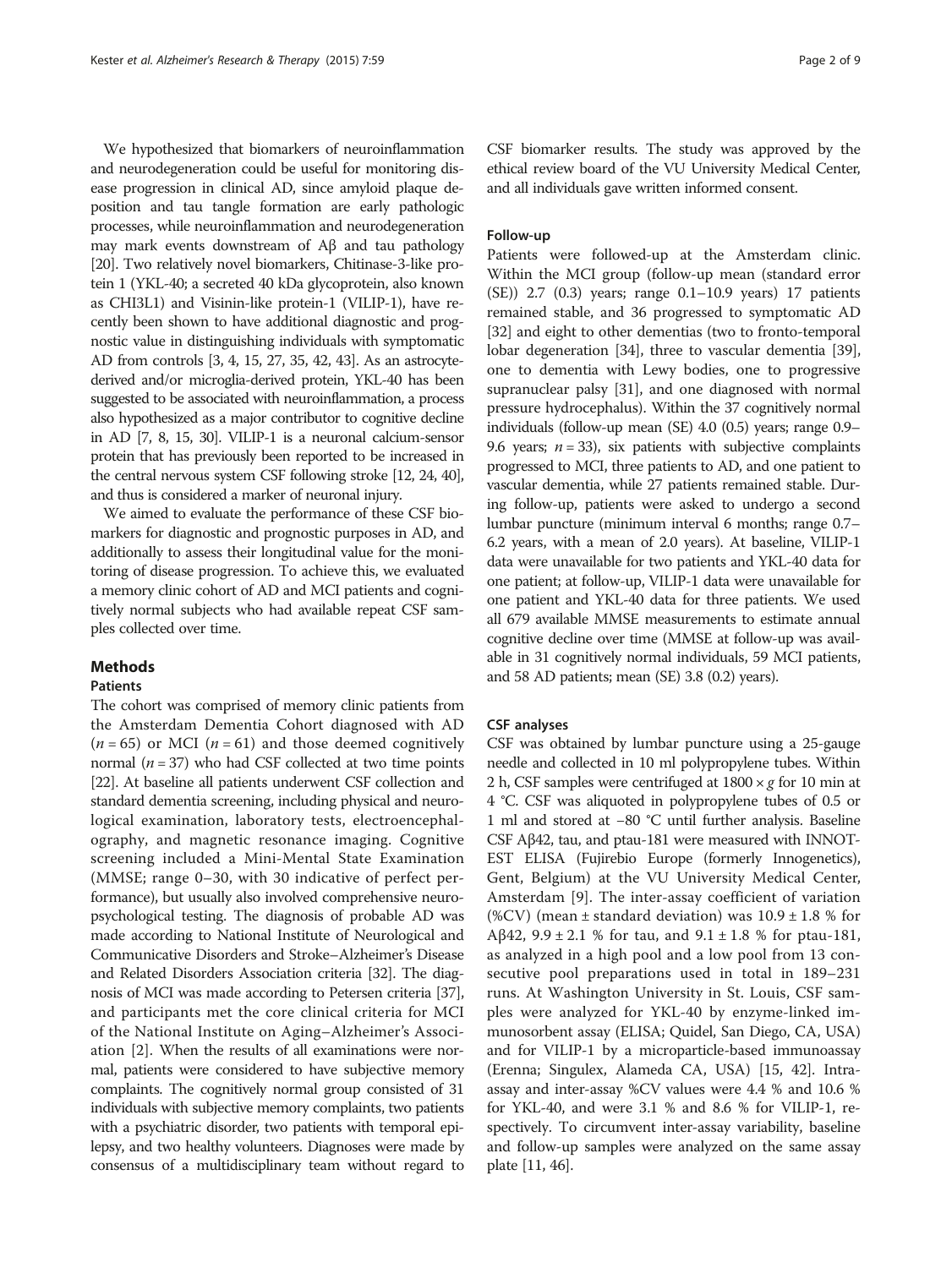#### Statistical analysis

Cross-sectional differences among diagnostic categories were assessed using analysis of variance (ANOVA), adjusted for sex and age, with post-hoc Bonferroni corrections, or the Fisher exact test when applicable. For ANOVA, CSF biomarkers were log-transformed to fit the assumptions needed for the model. For subgroup analyses with ANOVA, the MCI group was divided into stable MCI patients and MCI patients progressing to symptomatic AD, and analyses were performed in the same manner. Cox proportional hazard models adjusting for sex and age were performed to analyze the predictive value of CSF biomarkers for progression of MCI to AD, and then for progression of MCI to all types of dementia. For the Cox analyses we used the CSF biomarkers in tertiles (YKL-40: lowest tertile, <219 ng/ml; middle tertile, 219–328 ng/ml; highest tertile, > 328 ng/ml; VILIP-1: lowest tertile, <131 pg/ml; middle tertile, 131– 200 pg/ml; highest tertile, >200 pg/ml). For all analyses, the lowest tertile was used as the reference. The same analyses were also performed using CSF biomarkers as continuous variables. Hazard ratios (HRs) are presented with a 95 % confidence interval (CI). Kaplan–Meier curves were made for illustrative purposes. In addition, we estimated the effect of baseline levels of YKL-40 and VILIP-1 on cognitive decline as defined by repeated MMSE. For this purpose, we used linear mixed models with the baseline CSF biomarker level (YKL-40 or VILIP-1) in tertiles (as already described), time (years), and interaction between time and CSF biomarker as independent variables, and the MMSE score as the dependent variable. We adjusted for age and sex, and analyses were performed separately for each diagnostic category. All available MMSE scores were taken into account, and all mixed models were specified with a random intercept and/or slope based on –2 Log Likelihood criteria [[45](#page-8-0)]. Finally, age and sexadjusted linear mixed models were applied to assess within-person annual changes over time in CSF biomarker levels in each of the diagnostic groups. The CSF biomarkers (YKL-40 and VILIP-1) were the dependent variables (each in a separate model), while diagnosis (treated as a categorical variable), time (in years; treated as a continuous variable), and interaction between diagnosis and time were independent variables. Diagnostic categories were recoded as dummy variables to be able to estimate the mean (SE) for each category. For statistical analyses, IBM SPSS 21 (for Windows; Armonk, New York, USA) was used. Statistical significance was set at  $p \leq 0.05$ .

## Results

## Baseline characteristics

MCI patients were older than those who were cognitively normal, as shown in Table 1. MMSE scores were lower in both symptomatic AD and MCI individuals compared with

|                   |  | <b>Table 1</b> Patient baseline characteristics and CSF biomarkers in |  |  |
|-------------------|--|-----------------------------------------------------------------------|--|--|
| diagnostic groups |  |                                                                       |  |  |

|                                                  | Cognitively normal | <b>MCI</b>         | AD                      |  |
|--------------------------------------------------|--------------------|--------------------|-------------------------|--|
|                                                  | $(n=37)$           | $(n=61)$           | $(n=65)$                |  |
| Age (years)                                      | 64(2)              | 68 $(1)^{*}$       | 65(1)                   |  |
| Sex, female                                      | 14 (38 %)          | 23 (38 %)          | 29 (45 %)               |  |
| MMSE at baseline<br>(range $0-30$ ) <sup>a</sup> | 28(0.3)            | $27(0.3)^{r}$      | 22 $(0.7)^{+,+}$        |  |
| APOE genotype, ε4 carrier <sup>b</sup>           | 15 (42 %)          | 33 (57 %)          | 45 (70 %) <sup>*</sup>  |  |
| Follow-up time (years)                           | 2.4(0.2)           | 2.0(0.1)           | 1.9(0.1)                |  |
| CSF biomarkers                                   |                    |                    |                         |  |
| $A\beta$ 42 (pg/ml)                              | 741 (44)           | 530 $(32)^{T}$     | 412 $(18)^{+,+}$        |  |
| tau (pg/ml)                                      | 349 (38)           | $606(64)^+$        | 688 $(44)$ <sup>†</sup> |  |
| ptau-181 (pg/ml)                                 | 54 (4)             | 78 $(6)^{\dagger}$ | $86(4)^{†}$             |  |

Data presented as mean (standard error) or number (percentage). Fisher's exact test or ANOVA with post-hoc Bonferroni corrections were used when applicable. CSF biomarkers were log-transformed for ANOVA analyses

<sup>a</sup>Baseline MMSE (with 30 indicative of perfect performance) was available for 160 patients, and follow-up MMSE was available for 148 patients; the cognitive follow-up period was (mean (standard error) 3.8 (0.2) years)

<sup>b</sup>APOE genotype data were available for 36 cognitively normal individuals, 58 MCI patients, and 64 AD patients (total 158)

 $p \leq 0.05$  vs. cognitively normal<br> $p \leq 0.005$  vs. cognitively normal

 $p \leq 0.005$  vs. cognitively normal

 $\sigma^*$ p < 0.005 vs. MCI

Aβ42 amyloid beta 1–42, AD Alzheimer's disease, ANOVA analysis of variance, CSF cerebrospinal fluid, MCI mild cognitive impairment, MMSE Mini-Mental State Examination, ptau-181 tau phosphorylated at threonine 181, tau total tau

cognitively normal individuals, and lower in AD compared with MCI. APOE <sup>ε</sup>4 carriership was more common in AD than in cognitively normal individuals. CSF Aβ42 levels were, as expected, lower in both AD and MCI groups compared with those who were cognitively normal, and lower in AD compared with MCI. CSF tau and ptau-181 levels were higher in both AD and MCI groups compared with those who were cognitively normal.

## Levels of CSF biomarkers at baseline as a function of clinical diagnosis

Mean baseline YKL-40 levels were different among the three diagnostic groups ( $p = 0.006$ ). Pair-wise comparisons with Bonferroni corrections showed that baseline YKL-40 levels were higher in MCI and AD patients, compared with the cognitively normal individuals (mean (SE) 304 (16) and 288 (12) ng/ml vs. 231 (16) ng/ml,  $p = 0.03$  and  $p = 0.006$ ), as shown in Table [2](#page-3-0). Although mean baseline levels of VILIP-1 in MCI and AD patients were higher than those in cognitively normal individuals (mean (SE), 192 (13) and 182 (10) pg/ml vs. 168 (11) pg/ml), the differences were not statistically significant (effect for diagnosis  $p = 0.88$ ).

## Predictive value of baseline levels of biomarkers for progression of MCI to symptomatic AD

Further analyses with ANOVA showed that baseline levels of YKL-40 were higher in MCI patients who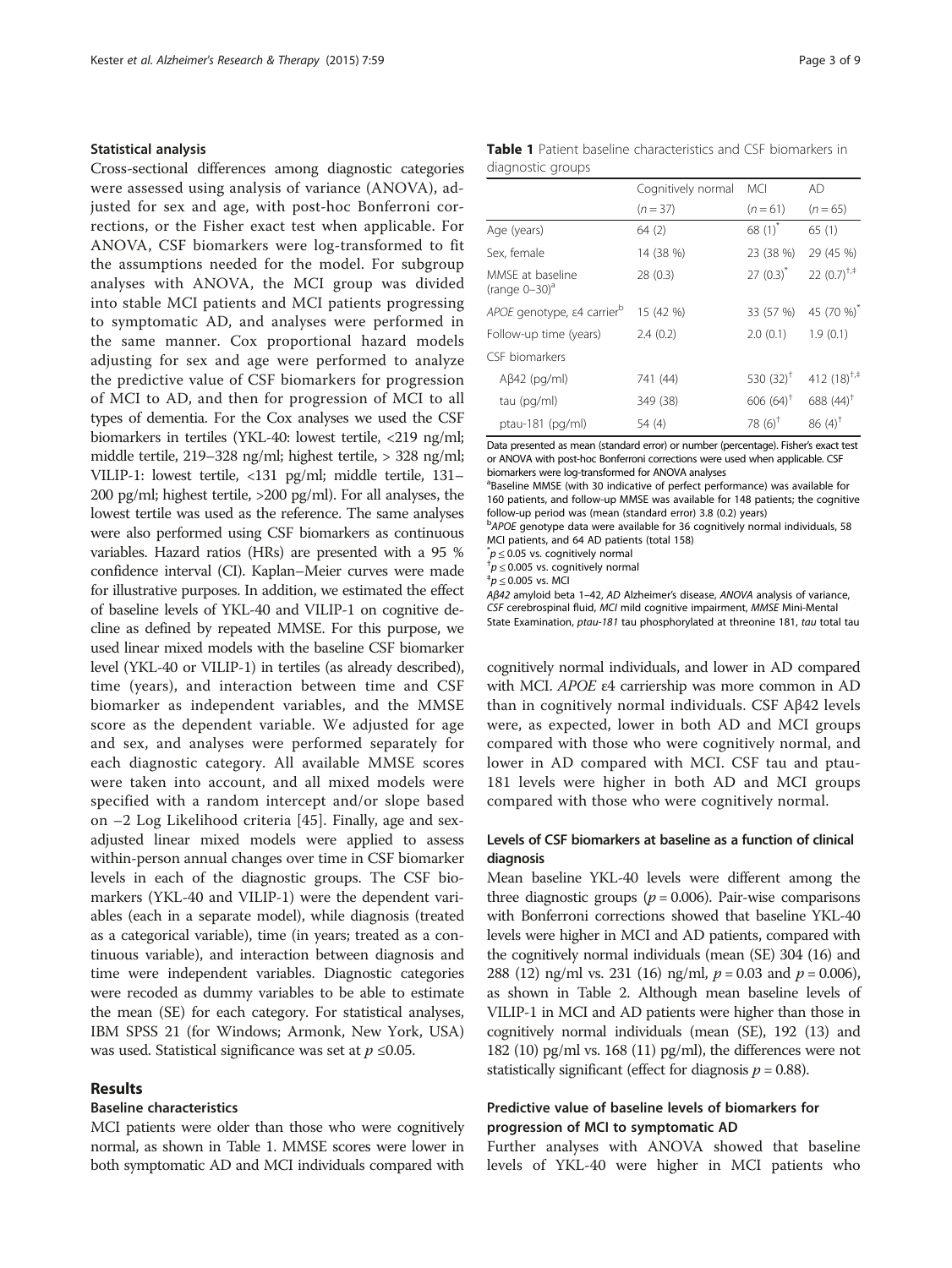<span id="page-3-0"></span>Table 2 Baseline levels of CSF biomarkers and change within individuals over time

|                               | Cognitively normal | <b>MCI</b>            | AD             |
|-------------------------------|--------------------|-----------------------|----------------|
|                               | $(n = 37)$         | $(n=61)$              | $(n = 65)$     |
| YKL-40 (ng/ml), baseline      | 231 (16)           | 304 $(16)^{*}$        | 288 $(12)^*$   |
| YKL-40 (ng/ml), follow-up     | 241 (18)           | 320 $(16)^{*}$        | 306 $(14)^{+}$ |
| Annual change, $(\beta$ (SE)) | 5.3(3.2)           | $8.9(3.0)^{\ddagger}$ | 7.1 $(3.1)^9$  |
| VILIP-1 (pg/ml), baseline     | 168 (11)           | 192 (13)              | 182 (10)       |
| VILIP-1 (pg/ml), follow-up    | 175(11)            | 217 (14)              | 190 (11)       |
| Annual change, $(\beta$ (SE)) | 2.8(2.8)           | $10.7 (2.6)^{+}$      | 3.1(2.6)       |

Data presented as mean (SE). At baseline, VILIP-1 data were missing for two patients and YKL-40 data for one patient; at follow-up, VILIP-1 data were missing for one patient and YKL-40 data for three patients. Baseline and follow-up differences (mean (SE) LP interval was 2.0 (0.1) years) were assessed with ANOVA with post-hoc Bonferroni corrections, adjusted for age and sex. CSF biomarkers were log-transformed for ANOVA analyses. Longitudinal effects were assessed using age and sex-adjusted linear mixed models, with CSF biomarkers (VILIP-1 and YKL-40) as dependent variables and clinical diagnosis (categorical), time (LP interval in years), and interaction diagnosis  $\times$  time as independent variables. The reported β value represents the estimated change of YKL-40 (ng/ml) or VILIP-1 (pg/ml) levels per year

 $p^*$   $\leq$  0.05 vs. cognitively normal subjects

 $^{\dagger}p \leq$ 0.005 vs. cognitively normal subjects

 $^{\ddagger}p$  ≤0.005 for time effect

 $9p$  <0.05 for time effect

AD Alzheimer's disease, ANOVA analysis of variance, CSF cerebrospinal fluid, LP lumbar puncture, MCI mild cognitive impairment, SE standard error, VILIP-1 Visinin-like protein-1, YKL-40 Chitinase-3-like protein 1

progressed to AD  $(n = 36)$  compared with stable MCI patients ( $n = 17$ , mean (SE), 327 (19) ng/ml vs. 242 (31) ng/ml,  $p = 0.01$ ), as shown in Table 3. Baseline levels of YKL-40 were also predictive of progression from MCI to AD, with HR (95 % CI) of 3.0 (1.1–7.9) for the highest tertile and 2.9 (1.0–8.1) for the middle tertile of YKL-40, compared with the reference (lowest tertile), as shown in Fig. [1](#page-4-0).

Similar to the results observed for YKL-40, ANOVA analyses showed that baseline levels of VILIP-1 were higher in MCI patients that progressed to AD  $(n = 35)$  compared with stable MCI patients  $(n = 17)$  (mean (SE) 233 (17) pg/ml vs. 136 (25) pg/ml,  $p = 0.001$ , respectively). Baseline levels of VILIP-1 in individuals with MCI were predictive of progression to AD, with HR (95 % CI) of 4.4 (1.5–13.0) for the highest tertile and 2.1 (0.7–6.7) for the middle tertile, compared with the reference (lowest tertile).

When repeating these analyses with CSF biomarkers as continuous variables, effects remained the same (HR (95 % CI): YKL-40 1.003 (1.001-1.006),  $p = 0.02$ ; VILIP-1 1.005  $(1.002-1.008)$ ,  $p = 0.003$ ). In addition, results were virtually identical when analyzing for progression of MCI to all types of dementia ( $n = 44$ ) instead of progression to AD alone (HR (95 % CI): YKL-40 3.2 (1.3–7.9) for the highest tertile and 2.9 (1.1–7.2) for the middle tertile; VILIP-1 3.8 (1.5–9.4) for the highest tertile and 1.7 (0.6–4.4) for the middle tertile).

|                      | <b>Table 3</b> Baseline characteristics and CSF biomarkers in mild |  |  |  |
|----------------------|--------------------------------------------------------------------|--|--|--|
| cognitive impairment |                                                                    |  |  |  |

|                                | sMCI             | MCI-AD                      |
|--------------------------------|------------------|-----------------------------|
|                                | $(n = 17)$       | $(n = 36)$                  |
| Age (years)                    | 64 (2)           | 70 $(1)^{*}$                |
| Sex, female                    | 6 (35 %)         | 13 (36 %)                   |
| MMSE (range 0-30) <sup>a</sup> | 28 (0.6)         | $26(0.4)^*$                 |
| $A\beta42$                     | 579 (493-814)    | 410 (322-507) <sup>**</sup> |
| tau                            | 274 (212-418)    | 739 (463-950)**             |
| ptau-181                       | 47 (40-79)       | 90 $(65 - 124)^{**}$        |
| YKL-40 (ng/ml), baseline       | 242 (31)         | 327 $(19)^{*}$              |
| YKL-40 (ng/ml), follow-up      | 247 (23)         | 363 $(22)^{*}$              |
| Annual change, $(\beta(SE))$   | 10.2(6.4)        | $10.1 (3.1)^{\ddagger}$     |
| VILIP-1 (pg/ml), baseline      | 136 (25)         | 233 (17) **                 |
| VILIP-1 (pg/ml), follow-up     | 167 (20)         | $256(19)$ **                |
| Annual change, $(\beta(SE))$   | 16.4 $(6.1)^{9}$ | $12.0(3.0)^{\ddagger}$      |

Data presented as mean (SE) or number (percentage). At baseline VILIP-1 data were missing for two patients and YKL-40 for one patient. Fisher's exact test or ANOVA with post-hoc Bonferroni corrections was used when applicable. CSF biomarkers were log-transformed for ANOVA analyses. Longitudinal effects were assessed using age and sex-adjusted linear mixed models, with CSF biomarkers (VILIP-1 and YKL-40) as dependent variables and clinical diagnosis (sMCI vs. MCI-AD), time (LP interval in years), and interaction diagnosis  $\times$  time as independent variables. The reported β value represents the estimated change of YKL-40 (ng/ml) or VILIP-1 (pg/ml) levels per year <sup>a</sup>Baseline MMSE was available for 52 patients

 $*_{p}^{*}$   $\leq$  0.05 vs. sMCI<br> $*_{p}^{*}$   $\leq$  0.005 vs. sMCI

 $p \leq 0.005$  for time effect

 $5p$  <0.05 for time effect

Aβ42 amyloid beta 1–42, ANOVA analysis of variance, CSF cerebrospinal fluid, LP lumbar puncture, MCI-AD mild cognitive impairment progressing to Alzheimer's disease, MMSE Mini-Mental State Examination, ptau-181 tau phosphorylated at threonine 181, sMCI stable mild cognitive impairment, SE standard error, tau total tau, VILIP-1 Visinin-like protein-1, YKL-40 Chitinase-3-like protein 1

## Predictive value of baseline levels of biomarkers for cognitive decline as measured by MMSE

Baseline levels of YKL-40 were predictive for cognitive decline in AD (β (SE) 0.65 (0.29),  $p = 0.03$ ), but not in those who were cognitively normal or had MCI (β (SE)  $-0.10$ (0.13),  $p = 0.44$  and  $-0.32$  (0.19),  $p = 0.11$ , respectively). Cognitive decline for those AD patients in the lowest tertile of YKL-40 was 2.8 MMSE points per year, while patients with levels in the highest tertile decreased 1.5 points annually. Baseline levels of VILIP-1 were predictive of cognitive decline as measured by MMSE in MCI (β  $(SE)$  –0.39 (0.19),  $p = 0.05$ ), but not in cognitively normal or AD patients ( $\beta$  (SE) 0.01 (0.15),  $p = 0.95$  and 0.13 (0.27),  $p = 0.64$ , respectively). Cognitive decline in MCI with VILIP-1 levels in the lowest tertile was 0.7 MMSE points per year, while patients with levels in the highest tertile declined 1.5 MMSE annually.

### Longitudinal changes of biomarkers

Mixed model analyses showed that levels of YKL-40 within individuals increased in both MCI and AD patients (mean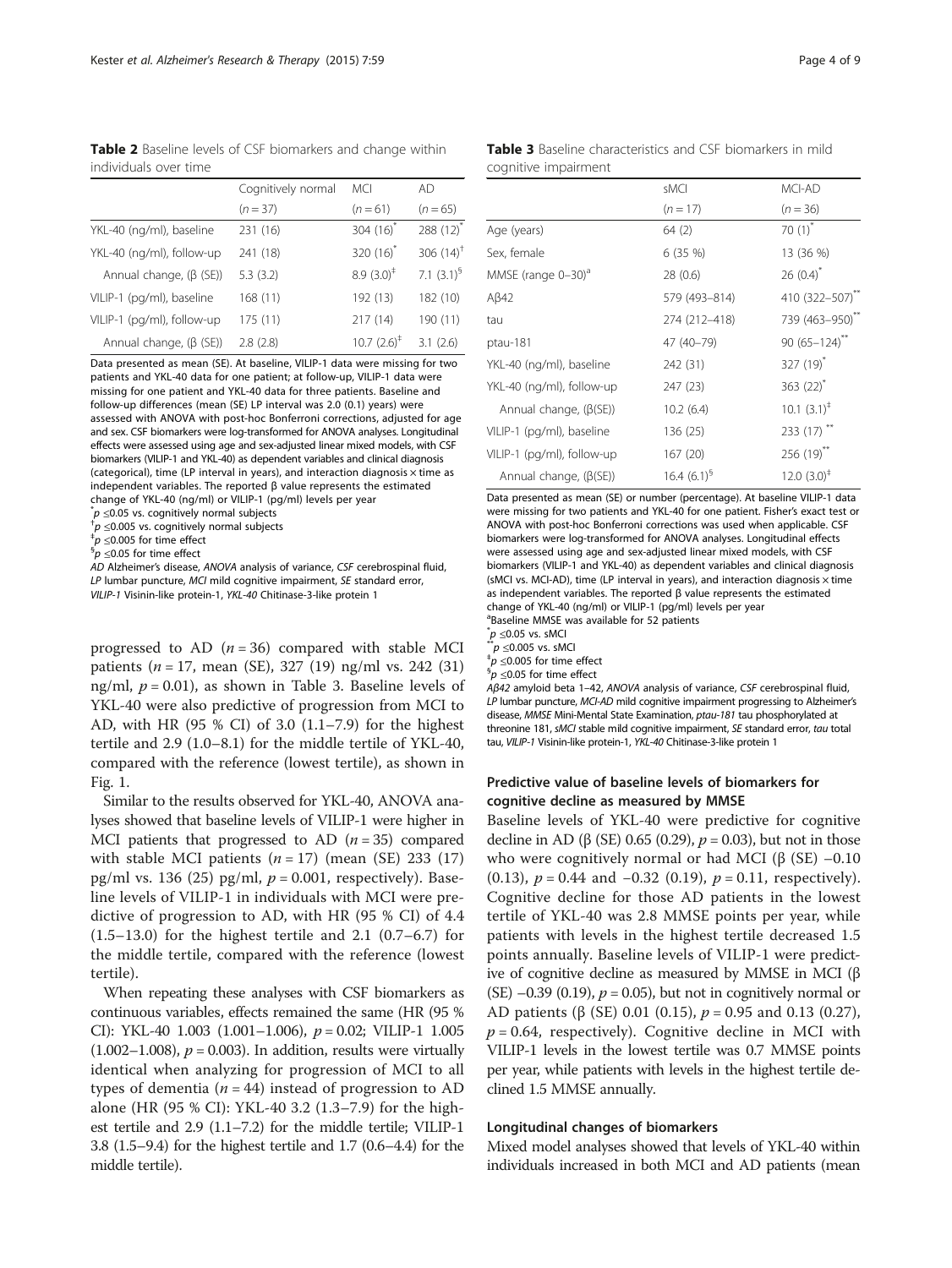<span id="page-4-0"></span>

(SE) 8.9 (3.0) ng/ml per year,  $p = 0.004$  and 7.1(3.1) ng/ml per year,  $p = 0.02$ , respectively), but not in the cognitively normal group ( $p = 0.10$ ), as shown in Table [2](#page-3-0) and Fig. [2.](#page-5-0)

Levels of VILIP-1 increased over time in MCI patients by mean (SE) 10.7 (2.6) pg/ml per year ( $p < 0.001$ ), but levels did not change significantly in cognitively normal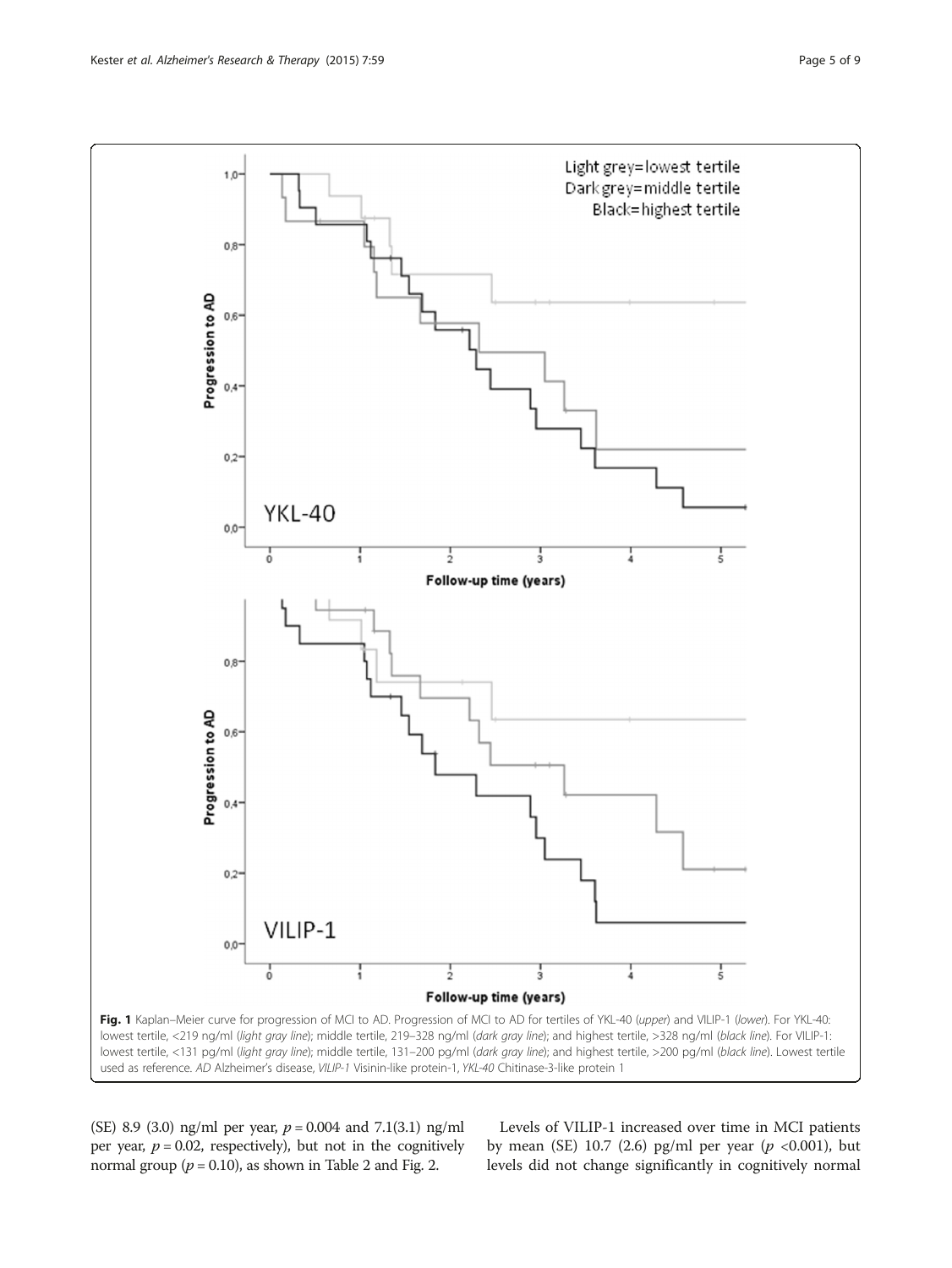<span id="page-5-0"></span>

individuals or AD patients ( $p = 0.31$  and  $p = 0.23$ , respectively).

## **Discussion**

Baseline levels of both YKL-40 and VILIP-1 in CSF were higher in MCI patients who progressed to AD, compared with those who were clinically stable, and higher levels of both biomarkers predicted progression from MCI to symptomatic AD. Results for progression to all types of dementia (including but not limited to AD) were essentially the same, suggesting that these biomarkers reflect pathologies that are not specific for AD (e.g., inflammation and/or neurodegeneration). In addition, we confirm that levels of YKL-40 were higher in MCI and AD patients compared with cognitively normal individuals. Furthermore, we show that levels of YKL-40 increased over time in both MCI and AD, and that levels of VILIP-1 increased

over time in MCI, indicating that both of these CSF biomarkers might be useful for disease monitoring.

The finding of higher levels of YKL-40 in MCI and AD compared with cognitively normal individuals is consistent with previous studies in CSF and brain [[3, 4](#page-7-0), [15, 26](#page-7-0), [30](#page-8-0), [35](#page-8-0)]. Our results also show that higher YKL-40 levels were predictive for development of subsequent cognitive impairment in MCI, a finding that is consistent with data from a large group of cognitively normal individuals in an independent cohort [\[15](#page-7-0)], but differs slightly from results of another study [\[35\]](#page-8-0). Within individuals with AD dementia, lower levels of YKL-40 were associated with a more rapid cognitive decline than were higher levels, which seems counterintuitive. Further studies evaluating a more complex set of cognitive tests will allow for a testing of the validity and implications of these results.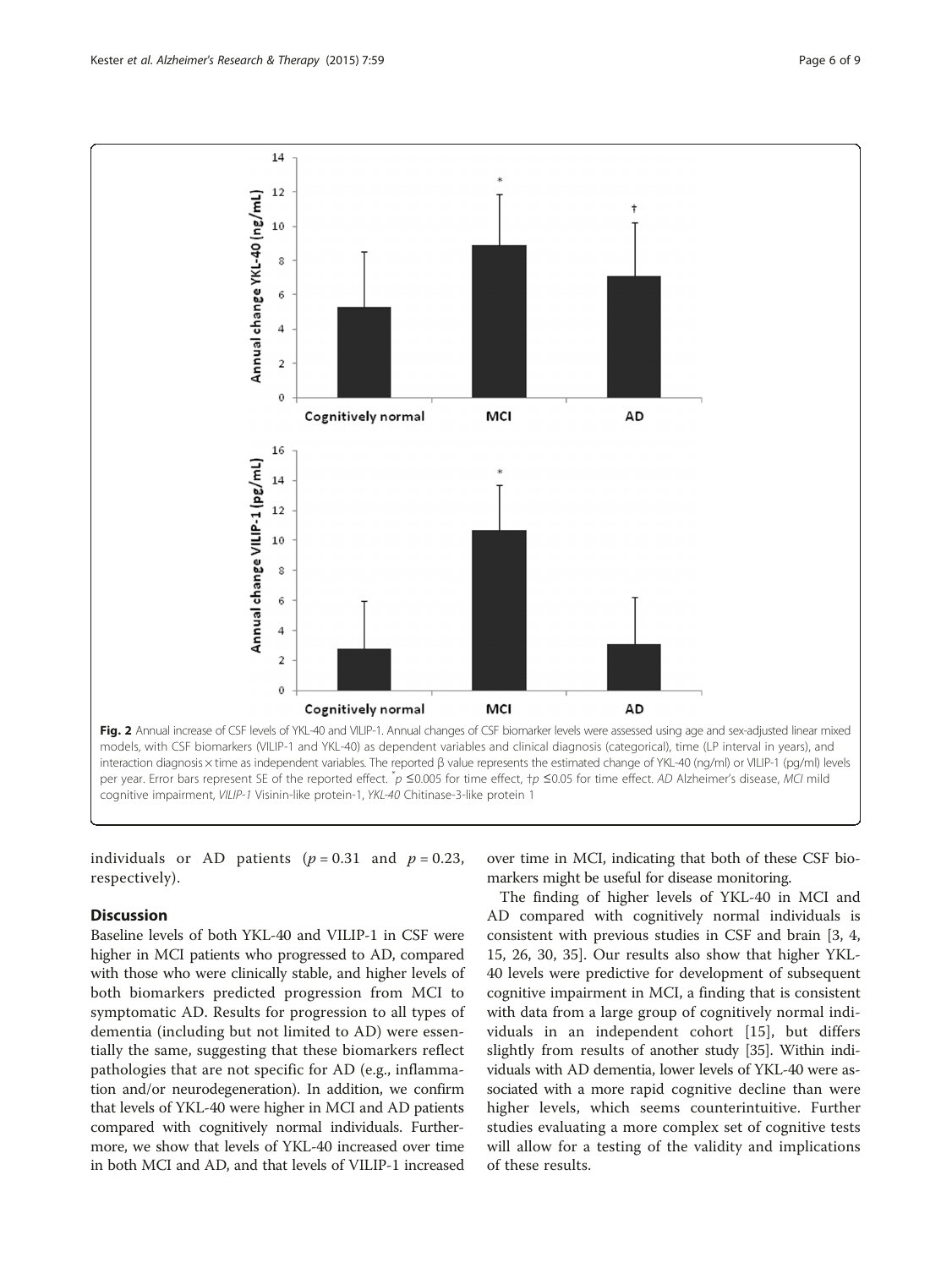We found that YKL-40 levels increased longitudinally during the stages of MCI and AD, but not in cognitively normal individuals, which implies that the increment over time reflects clinical (symptomatic) disease progression. Although the role of YKL-40 in AD has not been completely elucidated, the protein appears to be expressed in astrocytes and/or microglia, with expression associated with reactive gliosis and neuroinflammation [[7](#page-7-0), [8, 15](#page-7-0), [30](#page-8-0)]. Levels of YKL-40 in CSF are also increased following stroke, and in other neurological disorders, indicating that it is not specific for AD but instead seems to be a more general marker for inflammation [[8, 19](#page-7-0), [28, 29](#page-8-0)]. Our finding of increases in YKL-40 over time in both MCI and AD is consistent with the fact that inflammation is a key process in disease progression in AD [\[1](#page-7-0)] and as such could be a useful marker for monitoring disease progression.

Levels of VILIP-1 increased over time in patients with MCI, but not in those with AD dementia. VILIP-1 is a brain-specific neuronal calcium-sensor protein which may play a role in signal transduction and neurotransmission [[12](#page-7-0), [24](#page-7-0)]. It also has been associated with increased hyperphosphorylation of tau in the brain, and neuronal cell death [[13](#page-7-0), [40](#page-8-0)]. Our results suggest that the pathological processes associated with increased levels of VILIP-1, such as neuronal dysfunction and death, are mainly active in an earlier phase of the disease. This pattern is consistent with findings in individuals carrying AD-causing gene mutations [[17\]](#page-7-0). In cross-sectional analyses, the present results showed higher levels of VILIP-1 in individuals with MCI and AD compared with cognitively normal individuals; however, this difference did not reach statistical significance in contrast to prior publications [[17, 25,](#page-7-0) [27, 42, 43\]](#page-8-0). Of note, the absolute levels of VILIP-1 in the present study were roughly twofold lower than those reported in the previous studies that used the same assay, probably owing to the recent improvement in assay calibration. However, the relative differences between the clinical groups were the same in both sets of studies. The lack of statistical difference could reflect the relatively small number of cognitively normal subjects evaluated ( $n = 37$ ), the fact that a fair number of controls progressed to some having MCI or dementia over 4 years ( $n = 10$ ), and differences between the demographic and clinical characteristics of the control groups between sets of studies. The cognitively normal group in the current study was biased towards patients who showed decline (six patients progressed to MCI and four patients to dementia), and the percentage of APOE <sup>ε</sup>4 carriership in our cognitively normal group was higher than reported in the previous studies (i.e., 42 % vs. 17–29 %) [[27, 43](#page-8-0)], and higher than in the general population (20–25 %) [[38](#page-8-0)], suggesting a potentially higher prevalence of preclinical AD in this population. Such differences could have diluted the diagnosis effect. The lack

of difference between our "control" and AD groups should be interpreted with caution. In our cohort we also observed a high rate of progression to AD in the MCI group. This observation may reflect a selection bias in that progressors may be more likely to return to our clinic for a second lumbar puncture. Despite these differences and limitations, we confirm that higher VILIP-1 levels are associated with progression of MCI to AD and more rapid cognitive decline in MCI [\[42, 43](#page-8-0)]. Furthermore, in this longitudinal cohort we were able evaluate biomarker change over time as a "biological marker" for disease progression. It will be of interest to evaluate the utility of this marker in memory clinic settings for predicting progression of cognitively normal individuals to MCI once we obtain a larger number of individuals and years of clinical follow-up. Ideally, evaluation of longitudinal changes in CSF YKL-40 and VILIP-1 will be performed in a cohort of individuals as they progress from being cognitively normal to having mild cognitive impairments and eventually AD dementia. This would permit the characterization of the true changes in these markers with disease progression.

#### Conclusions

We studied two relatively novel CSF biomarkers for AD in a group of memory clinic patients, both cross-sectionally and longitudinally. Both YKL-40 and VILIP-1 were associated with clinical disease progression. VILIP-1 seems of most value in earlier stages (i.e., MCI), and could be a marker of neuronal injury and early decline, reaching a plateau earlier than YKL-40. In the setting of previously proposed models, our data suggest that YKL-40 CSF levels begin to increase before the stage of MCI and keep increasing during the symptomatic stages of AD in contrast to the more classic CSF biomarkers that reach a plateau [[21](#page-7-0), [36](#page-8-0), [41](#page-8-0)]. Results from in vitro and animal studies suggest that YKL-40 is a nonspecific biomarker for inflammation which is a key process in AD disease progression [[20\]](#page-7-0). YKL-40 could thus be especially valuable in monitoring and predicting disease progression within the phase of clinical (symptomatic) AD, possibly also in the setting of future modifying therapies in AD, especially those that would target inflammatory processes.

#### Abbreviations

AD: Alzheimer's disease; Aβ42: Amyloid beta 1–42; ANOVA: Analysis of variance; CSF: Cerebrospinal fluid; CI: Confidence interval; %CV: Coefficient of variation; ELISA: Enzyme-linked immunosorbent assay; HR: Hazard ratio; MCI: Mild cognitive impairment; MMSE: Mini-Mental State Examination; ptau-181: Tau phosphorylated at threonine 181; SE: Standard error; tau: Total tau; VILIP-1: Visinin-like protein-1; YKL-40: Chitinase-3-like protein 1.

#### Competing interests

CET serves as a member of the scientific advisory board of Innogenetics SA and Roche, received speaker honorarium on a Tea sponsored symposium, and received grants from the European Commission and the Alzheimer's Drug Discovery Foundation. JHL is named on patents relating to VILIP-1; these patents and any possible licenses are being administered by Washington University in accordance with university policies. PS serves/has served on the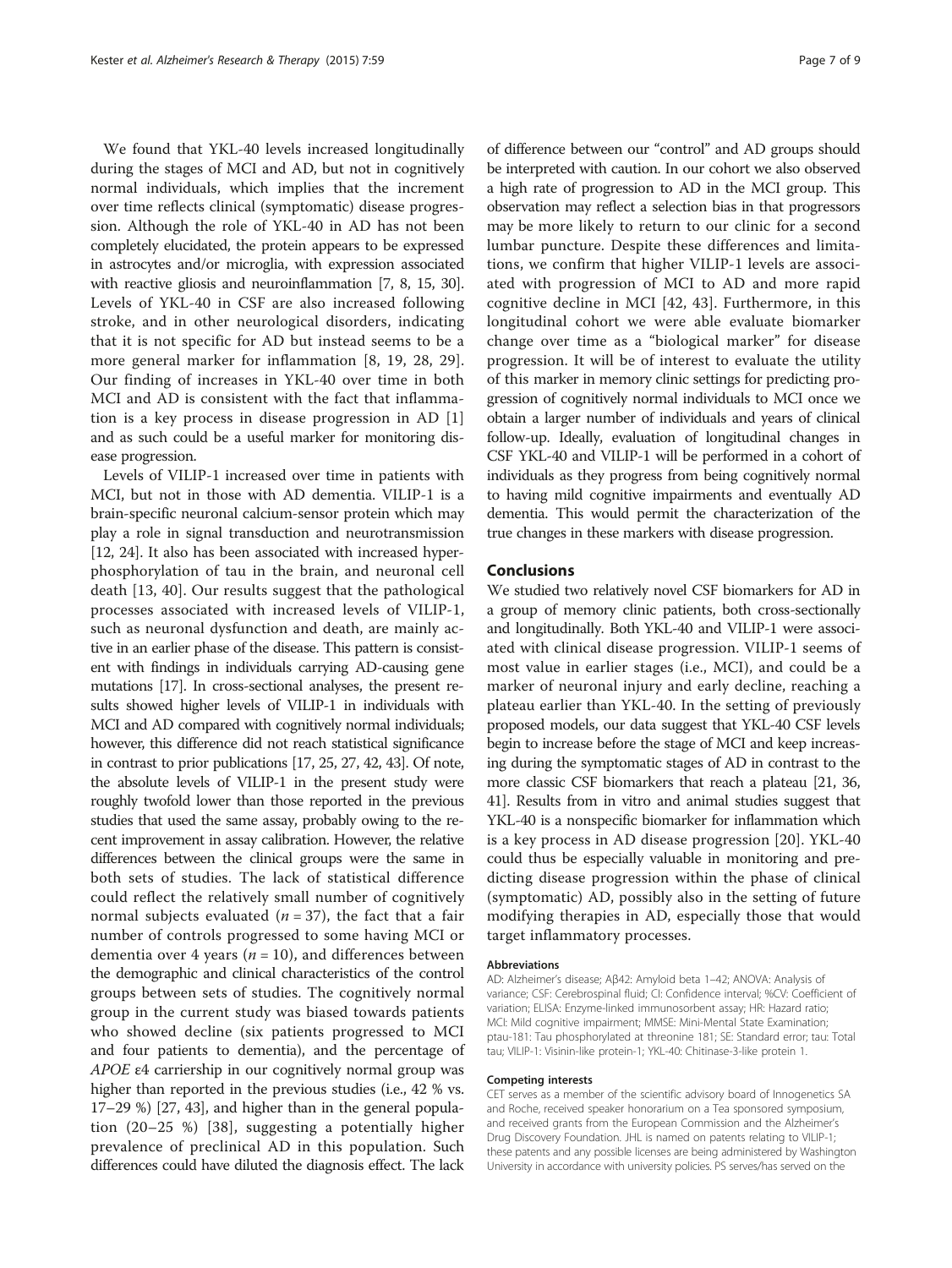<span id="page-7-0"></span>advisory boards of Genentech, Novartis, Roche, Danone, Nutricia, Lilly, and Lundbeck; he has been a speaker at symposia organized by Lundbeck, Merz, Danone, Novartis, Roche, GE, and Genentech; for all his activities he receives no personal compensation. JCM reports no financial competing interests, neither he nor his family owns stock or has equity interest (outside of mutual funds or other externally directed accounts) in any pharmaceutical or biotechnology company; he has participated or is currently participating in clinical trials of antidementia drugs sponsored by Janssen Immunotherapy and Pfizer; he has served as a consultant for Lilly USA; and he receives research support from Eli Lilly/Avid Radiopharmaceuticals and is funded by NIH grants P50AG005681, P01AG003991, P01AG026276, and U19AG032438. DMH was supported by NIH grants P01-AG03991 and P01-AG026276 and a grant from Eli Lilly for the measurement of YKL-40. AMF serves on the scientific advisory boards of IBL International, Roche, and Novartis is a consultant for AbbVie. CS, EMH, CX, MIK, WMvdF declare that they have no competing interests.

#### Authors' contributions

MIK designed the study, performed the statistical analyses and drafted the manuscript. CET supervised the biomarker data collection and critically revised the manuscript. CS and EMH carried out the immunoassays. JHL supervised the VILIP-1 measurements. CX reviewed the statistical analyses for interpretation. PS supervised the clinical part of the study. WMvdF reviewed the statistical analyses and helped to draft the manuscript. JCM and DMH critically revised the manuscript for important intellectual content. AMF supervised the biomarker data collection and helped to draft the article. All authors were involved in drafting the manuscript, and read and approved the final manuscript.

#### Acknowledgements

Research of the VUmc Alzheimer Center is part of the Neurodegeneration Research Program of the Neuroscience Campus Amsterdam. The VUmc Alzheimer Center is supported by Alzheimer Nederland and Stichting VUmc funds. The clinical database structure was developed with funding from Stichting Dioraphte. Dr. M.I. Kester was financially supported by a research fellowship from Alzheimer Nederland (WE 15-2012-03). Assessment of YKL-40 and VILIP-1 was supported by a grant from Eli Lilly (DMH) and funding from Siemens Healthcare Diagnostics (JHL).

#### Author details

<sup>1</sup> Alzheimer Center and Department of Neurology, VU University Medical Center, PO box 7057, 1007 MB Amsterdam, The Netherlands. <sup>2</sup>Department of Clinical Chemistry, VU University Medical Center, Amsterdam, The Netherlands. <sup>3</sup>The Knight Alzheimer's Disease Research Center, Washington University School of Medicine, 660 South Euclid, Campus Box 8111, St Louis 63110 MO, USA. <sup>4</sup>Department of Neurology, Washington University School of Medicine, 660 South Euclid, Campus Box 8111, St Louis 63110 MO, USA. <sup>5</sup>Hope Center for Neurological Disorders, Washington University School of Medicine, 660 South Euclid, Campus Box 8111, St Louis 63110 MO, USA. 6 Department of Pathology and Immunology, Washington University School of Medicine, 660 South Euclid, Campus Box 8111, St Louis 63110 MO, USA. <sup>7</sup> Division of Biostatistics, Washington University School of Medicine, 660 South Euclid, Campus Box 8111, St Louis 63110 MO, USA. <sup>8</sup>Department of Epidemiology and Biostatistics, VU University Medical Center, Amsterdam, The Netherlands.

## Received: 5 February 2015 Accepted: 14 August 2015 Published online: 17 September 2015

#### References

- 1. Akiyama H, Barger S, Barnum S, Bradt B, Bauer J, Cole GM, et al. Inflammation and Alzheimer's disease. Neurobiol Aging. 2000;21:383–421.
- 2. Albert MS, DeKosky ST, Dickson D, Dubois B, Feldman HH, Fox NC, et al. The diagnosis of mild cognitive impairment due to Alzheimer's disease: recommendations from the National Institute on Aging-Alzheimer's Association workgroups on diagnostic guidelines for Alzheimer's disease. Alzheimers Dement. 2011;7:270–9.
- 3. Alcolea D, Carmona-Iragui M, Suarez-Calvet M, Sanchez-Saudinos MB, Sala I, Anton-Aguirre S, et al. Relationship between beta-secretase, inflammation and core cerebrospinal fluid biomarkers for Alzheimer's disease. J Alzheimers Dis. 2014;42:157–67.
- 4. Antonell A, Mansilla A, Rami L, Llado A, Iranzo A, Olives J, et al. Cerebrospinal fluid level of YKL-40 protein in preclinical and prodromal Alzheimer's disease. J Alzheimers Dis. 2014;42:901–8.
- 5. Blennow K, Hampel H. CSF markers for incipient Alzheimer's disease. Lancet Neurol. 2003;2:605–13.
- 6. Blennow K, Zetterberg H, Minthon L, Lannfelt L, Strid S, Annas P, et al. Longitudinal stability of CSF biomarkers in Alzheimer's disease. Neurosci Lett. 2007;419:18–22.
- 7. Bonneh-Barkay D, Bissel SJ, Wang G, Fish KN, Nicholl GC, Darko SW, et al. YKL-40, a marker of simian immunodeficiency virus encephalitis, modulates the biological activity of basic fibroblast growth factor. Am J Pathol. 2008;173:130–43.
- 8. Bonneh-Barkay D, Wang G, Starkey A, Hamilton RL, Wiley CA. In vivo CHI3L1 (YKL-40) expression in astrocytes in acute and chronic neurological diseases. J Neuroinflammation. 2010;7:34.
- 9. Bouwman FH, Schoonenboom NS, Verwey NA, van Elk EJ, Kok A, Blankenstein MA, et al. CSF biomarker levels in early and late onset Alzheimer's disease. Neurobiol Aging. 2009;30:1895–901.
- 10. Bouwman FH, van der Flier WM, Schoonenboom NS, van Elk EJ, Kok A, Rijmen F, et al. Longitudinal changes of CSF biomarkers in memory clinic patients. Neurology. 2007;69:1006–11.
- 11. Bouwman FH, van der Flier WM, Schoonenboom NS, van Elk EJ, Kok A, Scheltens P, et al. Usefulness of longitudinal measurements of beta-amyloid1-42 in cerebrospinal fluid of patients with various cognitive and neurologic disorders. Clin Chem. 2006;52:1604–6.
- 12. Braunewell K, Riederer P, Spilker C, Gundelfinger ED, Bogerts B, Bernstein HG. Abnormal localization of two neuronal calcium sensor proteins, visinin-like proteins (vilips)-1 and −3, in neocortical brain areas of Alzheimer disease patients. Dement Geriatr Cogn Disord. 2001;12:110–6.
- 13. Braunewell KH. The visinin-like proteins VILIP-1 and VILIP-3 in Alzheimer's disease-old wine in new bottles. Front Mol Neurosci. 2012;5:20.
- 14. Buchhave P, Blennow K, Zetterberg H, Stomrud E, Londos E, Andreasen N, et al. Longitudinal study of CSF biomarkers in patients with Alzheimer's disease. PLoS One. 2009;4:e6294.
- 15. Craig-Schapiro R, Perrin RJ, Roe CM, Xiong C, Carter D, Cairns NJ, et al. YKL-40: a novel prognostic fluid biomarker for preclinical Alzheimer's disease. Biol Psychiatry. 2010;68:903–12.
- 16. Fagan AM, Roe CM, Xiong C, Mintun MA, Morris JC, Holtzman DM. Cerebrospinal fluid tau/beta-amyloid(42) ratio as a prediction of cognitive decline in nondemented older adults. Arch Neurol. 2007;64:343–9.
- 17. Fagan AM, Xiong C, Jasielec MS, Bateman RJ, Goate AM, Benzinger TL, et al. Longitudinal change in CSF biomarkers in autosomal-dominant Alzheimer's disease. Sci Transl Med. 2014;6:226ra30.
- 18. Hansson O, Zetterberg H, Buchhave P, Londos E, Blennow K, Minthon L. Association between CSF biomarkers and incipient Alzheimer's disease in patients with mild cognitive impairment: a follow-up study. Lancet Neurol. 2006;5:228–34.
- 19. Hjalmarsson C, Bjerke M, Andersson B, Blennow K, Zetterberg H, Aberg ND, et al. Neuronal and glia-related biomarkers in cerebrospinal fluid of patients with acute ischemic stroke. J Cent Nerv Syst Dis. 2014;6:51–8.
- 20. Jack Jr CR, Knopman DS, Jagust WJ, Shaw LM, Aisen PS, Weiner MW, et al. Hypothetical model of dynamic biomarkers of the Alzheimer's pathological cascade. Lancet Neurol. 2010;9:119–28.
- 21. Jack Jr CR, Knopman DS, Jagust WJ, Petersen RC, Weiner MW, Aisen PS, et al. Tracking pathophysiological processes in Alzheimer's disease: an updated hypothetical model of dynamic biomarkers. Lancet Neurol. 2013;12:207–16.
- 22. Kester MI, Scheffer PG, Koel-Simmelink MJ, Twaalfhoven H, Verwey NA, Veerhuis R, et al. Serial CSF sampling in Alzheimer's disease: specific versus non-specific markers. Neurobiol Aging. 2012;33:1591–8.
- 23. Kester MI, Verwey NA, van Elk EJ, Blankenstein MA, Scheltens P, van der Flier WM. Progression from MCI to AD: predictive value of CSF Abeta42 is modified by APOE genotype. Neurobiol Aging. 2011;32:1372–8.
- 24. Laterza OF, Modur VR, Crimmins DL, Olander JV, Landt Y, Lee JM, et al. Identification of novel brain biomarkers. Clin Chem. 2006;52:1713–21.
- 25. Lee JM, Blennow K, Andreasen N, Laterza O, Modur V, Olander J, et al. The brain injury biomarker VLP-1 is increased in the cerebrospinal fluid of Alzheimer disease patients. Clin Chem. 2008;54:1617–23.
- 26. da Lopes SS, Vellas B, Elemans S, Luchsinger J, Kamphuis P, Yaffe K, et al. Plasma nutrient status of patients with Alzheimer's disease: Systematic review and meta-analysis. Alzheimers Dement. 2013;10:485–502.